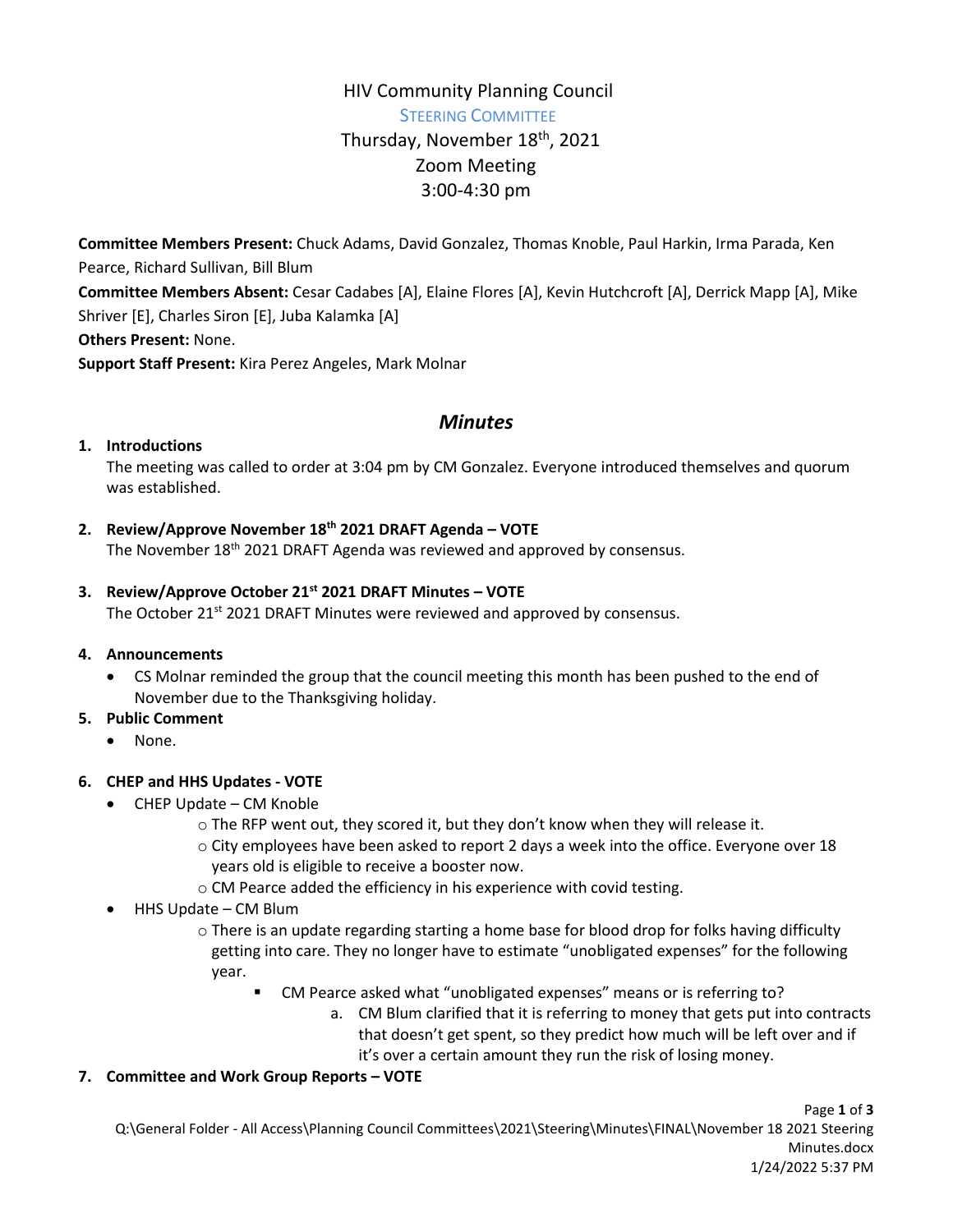- Community Engagement Committee Update CM Sullivan
	- o CM Sullivan updated the group about Stephen Spano's concerns regarding service animals since the waiting list is so long for folks that really need these support animals. Housing transition has settled down but the issue with RCFCI's will have to be revisited due to mishandling of housing causing a lot of unecesary trauma. CS Jordan and CS Clark updated the committee that there has been a standstill with the COLA and Needs Assessment due to lack of participants. Beth Neary will address questions around data for older age groups.
	- o CM Blum clarified that they tried to look at whether there were gaps in the kinds of service they offered, indicating a lack of service or services that were specifically used by certain age groups.
- Council Affairs Committee Update CM Adams
	- $\circ$  The work plan for the year was reviewed and that helped the group plan for the work plan of 2022.
		- CM Pearce asked that if it's possible to have updates regarding the on-going process of safe injection sites?
		- CM Gonzalez answered that, that would be part of the CHEP update which CM Knoble gives so we can ask him to provide us with updates about that.
- Membership Committee Update CS Molnar
	- $\circ$  The exit interviews were reviewed and CM Le's application was approved so that she is able to join as of this month.
- Work Groups Update (PLWH) *did not meet*
- Return to In-Person Meetings Update
	- o To be discussed in January 2022.

# **8. Meeting Evaluation**

CS Molnar reviewed the meeting reviews which received a 9.7 rating.

# **9. Full Council Agenda**

• CS Molnar reviewed the Full Council agenda for November 29<sup>th</sup>.

# **10. Next Meeting Dates & Agenda Items**

*The date of the next Steering Committee meeting is scheduled forJanuary 20th, 2022 from 3:00-4:30 pm via Zoom.*

# **11. Adjournment**

• The meeting was adjourned at 3:41 pm by CS Gonzalez.

#### **Steering Committee HIV Community Planning Council**

# Roll Call: **P**=Present; **A**=Absent; **E**=Excused; **L**=Leave of Absence

Votes: Votes: **Y=**Yes; **N**=No; **B**=Abstain; **R**=Recused (deduct from quorum)

| Date: November 18, 2021          | [roll] | $\left[ 1 \right]$ | [2] | [3] | [4] | [5] | [6] | [8] |
|----------------------------------|--------|--------------------|-----|-----|-----|-----|-----|-----|
| Chuck Adams (CA)<br>1.           | D      |                    |     |     |     |     |     |     |
| 2. Cesar Cadabes (Membership)    | A      |                    |     |     |     |     |     |     |
| Elaine Flores (Membership)<br>3. | Α      |                    |     |     |     |     |     |     |

Page **2** of **3**

Q:\General Folder - All Access\Planning Council Committees\2021\Steering\Minutes\FINAL\November 18 2021 Steering Minutes.docx 1/24/2022 5:37 PM